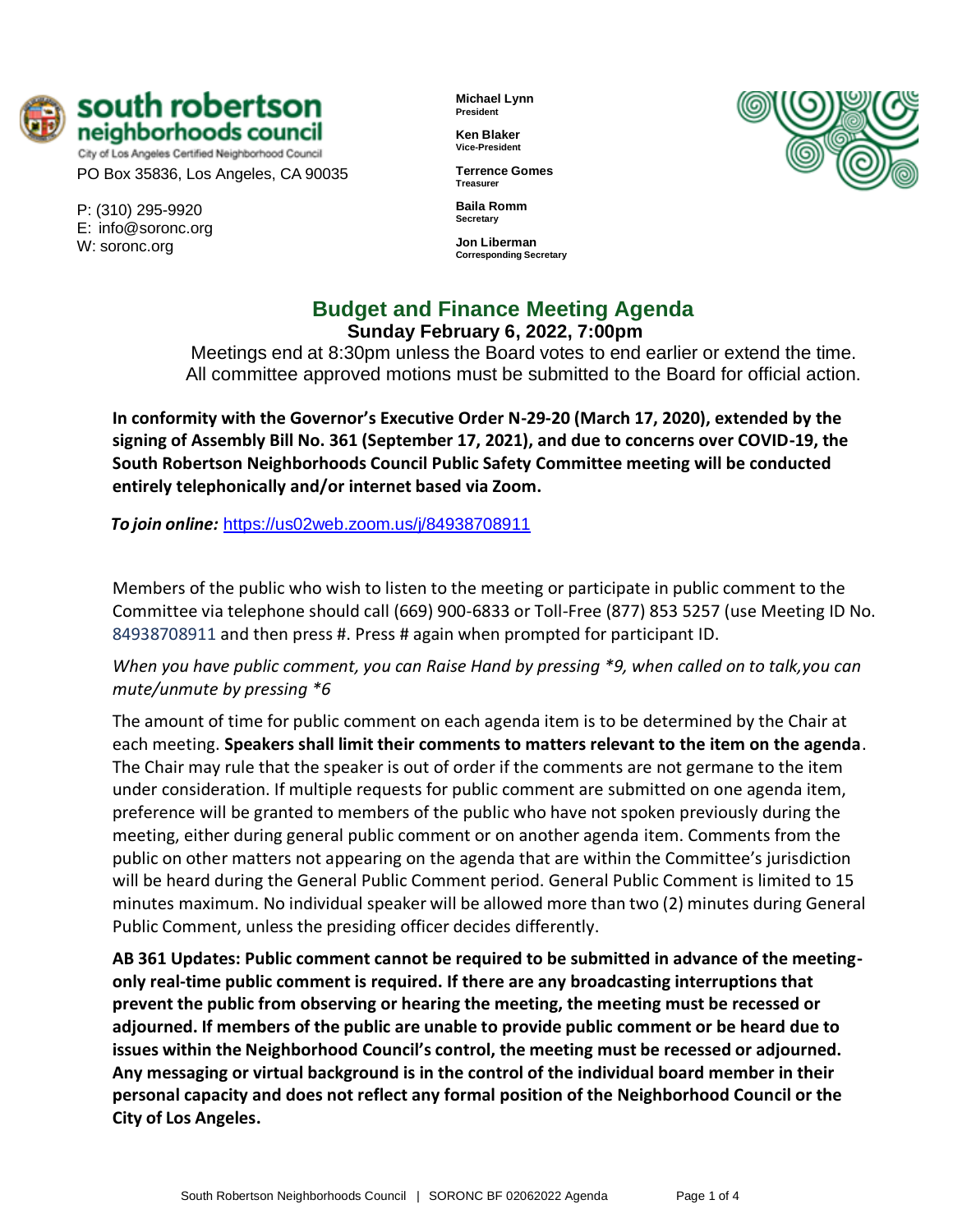- 1. **Call to Order & Roll Call**
- 2. **Pledge of Allegiance**
- 3. **General Public Comment** *(time for each speaker to be determined by- 15min divided by # virtual hands raised: max 2 minutes per speaker)*

#### 4. **Brief Committee Announcements**

- a. Items for Future Committee Agendas
- b. Other Brief Committee Announcements

#### **New Business**

- 5. Discussion and possible motion to reallocate the SORO NC for the Candidate Town Hall in April for \$3000.00 and to determine which funding category will be reduced to fund the Town Hall.
- 6. Adjournment